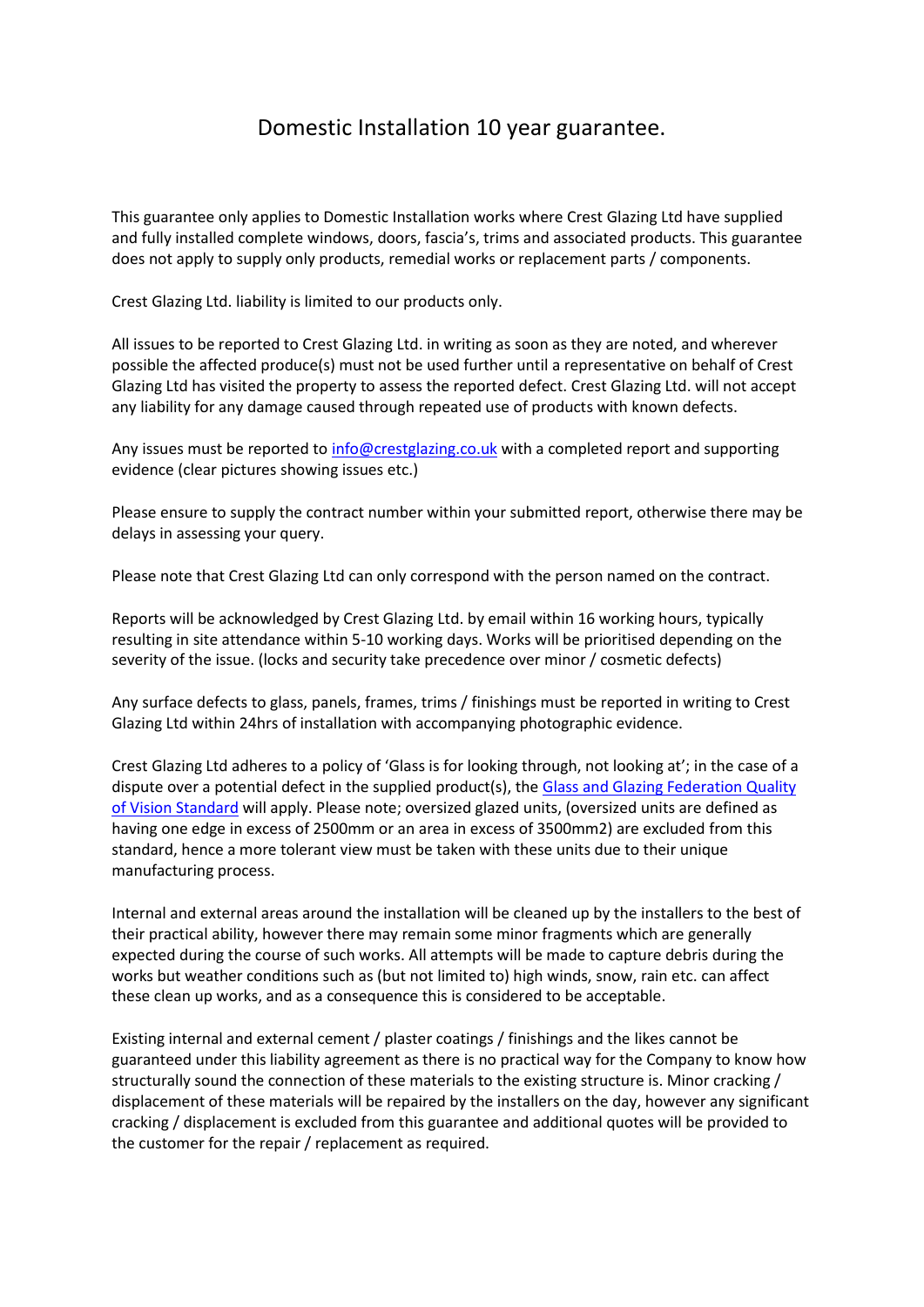No structural liability is accepted for the property unless specifically noted on the contract document.

No existing damage / marks or the likes to the internal or external surroundings or the likes are to be replaced / made good during the installation unless specifically agreed in advance and noted on the Contract document.

General expansion/contraction of products and / or their interior mechanisms may occur due to natural weather conditions; this may occasionally affect the operation of the product(s) and require several adjustments. Note that the affected product(s) can only be adjusted to suit the conditions apparent at the time of response. It should also be noted that materials naturally require space to expand / contract and as such there may be visible movement in joints: this is to be expected and is not recognised as a fault.

Be advised that due to their chemical composition and/or environmental factors out with the company's control, visible sealants may shrink back over time. These will only be replaced if there is a draft / water ingress issue as a result. Our installers typically apply 2-3 layers of sealants around the installation to proactively avoid sealant issues.

Regular documented cleaning and maintenance to be undertaken by the owner at their expense; failure to regularly carry out suitable and sufficient maintenance may result in this guarantee being invalidated due to negligence.

Regular, in this instance, would be defined as every 6 months in a typical (non-coastal) location. Coastal areas will require an increased level of maintenance, with intervals between maintenance no longer than 3-4 months.

Crest Glazing Ltd retain the right to repair items, materials or products with replacement at the discretion of Crest Glazing Ltd. Due to continual improvement Crest Glazing Ltd reserve the right to update products with out notice, in cases where replacement parts, materials or components are required the replacement may differ in appearance, finish and operation from the existing. Only faulty / defective parts will be replaced, the requirement to replace a part, material or component does not extend to any other non-faulty / defective related items to provide a visual match.

Please note that any hardware exposed to the elements, particularly (but not limited to) door handles, letterboxes and hinges will require specific and more regular cleaning, insufficient cleaning can lead to surface deposits damaging the coatings which may not be covered by this guarantee.

Any works undertaken by others to a Crest Glazing Ltd. product and / or installation without the express written consent of a Crest Glazing Ltd Director will result in this guarantee being invalidated.